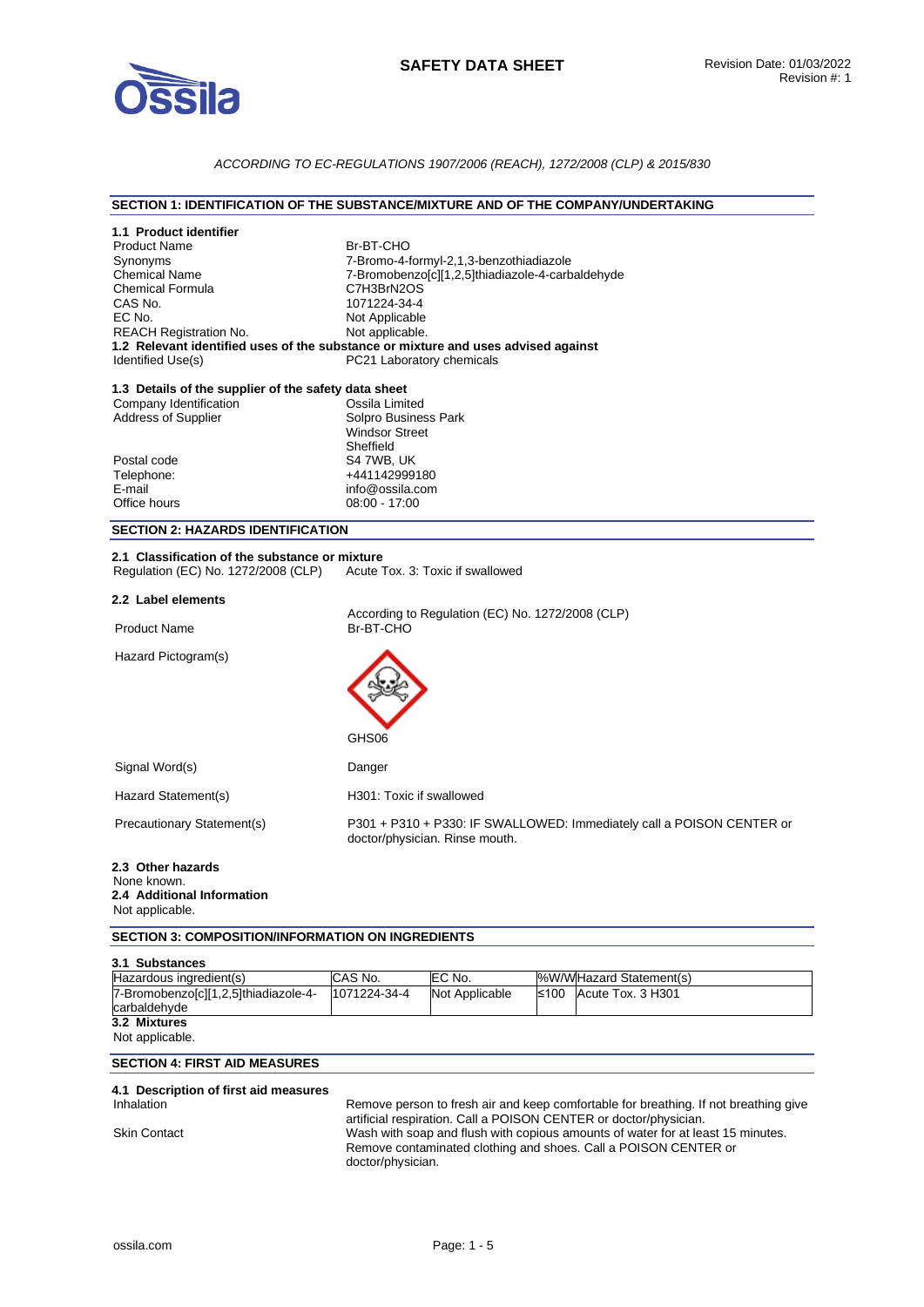

| Eye Contact                                                             | Flush with copious amounts of water for at least 15 minutes. Remove contact<br>lenses, if present and easy to do. Continue rinsing. Call a POISON CENTER or<br>doctor/physician. |
|-------------------------------------------------------------------------|----------------------------------------------------------------------------------------------------------------------------------------------------------------------------------|
| Ingestion                                                               | Immediately call a POISON CENTER or doctor/ physician. Rinse mouth.                                                                                                              |
| 4.2 Most important symptoms and effects, both acute and delayed         |                                                                                                                                                                                  |
|                                                                         | SECTION 11: Most important symptoms and effects, both acute and delayed                                                                                                          |
|                                                                         | 4.3 Indication of any immediate medical attention and special treatment needed                                                                                                   |
|                                                                         | Treat symptomatically.                                                                                                                                                           |
|                                                                         |                                                                                                                                                                                  |
| <b>SECTION 5: FIREFIGHTING MEASURES</b>                                 |                                                                                                                                                                                  |
| 5.1 Extinguishing media                                                 |                                                                                                                                                                                  |
| Suitable Extinguishing media                                            | As appropriate for surrounding fire.                                                                                                                                             |
| Unsuitable extinguishing media                                          | As appropriate for surrounding fire.                                                                                                                                             |
| 5.2 Special hazards arising from the substance or mixture               |                                                                                                                                                                                  |
|                                                                         | May decompose in a fire, giving off toxic and irritant vapours.                                                                                                                  |
| 5.3 Advice for firefighters                                             |                                                                                                                                                                                  |
|                                                                         | Fire fighters should wear complete protective clothing including self-contained                                                                                                  |
|                                                                         | breathing apparatus.                                                                                                                                                             |
|                                                                         |                                                                                                                                                                                  |
| <b>SECTION 6: ACCIDENTAL RELEASE MEASURES</b>                           |                                                                                                                                                                                  |
|                                                                         |                                                                                                                                                                                  |
| 6.1 Personal precautions, protective equipment and emergency procedures |                                                                                                                                                                                  |
|                                                                         | Provide adequate ventilation. Wear protective clothing as per section 8.                                                                                                         |
| 6.2 Environmental precautions                                           |                                                                                                                                                                                  |
|                                                                         | Avoid release to the environment.                                                                                                                                                |
| 6.3 Methods and material for containment and cleaning up                |                                                                                                                                                                                  |
|                                                                         | Sweep up spilled substance but avoid making dust. Use vacuum equipment for                                                                                                       |
|                                                                         | collecting spilt materials, where practicable. Dispose of contents in accordance with                                                                                            |
|                                                                         | local, state or national legislation.                                                                                                                                            |
| 6.4 Reference to other sections                                         |                                                                                                                                                                                  |
|                                                                         | See Also Section 8, 13.                                                                                                                                                          |
| <b>SECTION 7: HANDLING AND STORAGE</b>                                  |                                                                                                                                                                                  |
|                                                                         |                                                                                                                                                                                  |
| 7.1 Precautions for safe handling                                       |                                                                                                                                                                                  |
|                                                                         | Avoid breathing dust/fume/gas/mist/vapours/spray. Use only in a well-ventilated                                                                                                  |
|                                                                         | area. Wear protective clothing as per section 8. Wash hands thoroughly after                                                                                                     |
|                                                                         | handling.                                                                                                                                                                        |
| 7.2 Conditions for safe storage, including any incompatibilities        |                                                                                                                                                                                  |
|                                                                         | Store in a well-ventilated place. Keep container tightly closed. Store locked up.                                                                                                |
| Storage temperature                                                     | Ambient.                                                                                                                                                                         |
| Storage life                                                            | Stable under normal conditions.                                                                                                                                                  |
| Incompatible materials                                                  | None known.                                                                                                                                                                      |
| 7.3 Specific end use(s)                                                 |                                                                                                                                                                                  |
|                                                                         | Not known. See Section: 1.2.                                                                                                                                                     |
|                                                                         |                                                                                                                                                                                  |
| <b>SECTION 8: EXPOSURE CONTROLS/PERSONAL PROTECTION</b>                 |                                                                                                                                                                                  |

#### **8.1 Control parameters**

8.1.1 Occupational Exposure Limits

No occupational exposure limit assigned.

| Occupational Exposure Limits |         |     |                                          |                           |             |
|------------------------------|---------|-----|------------------------------------------|---------------------------|-------------|
| SUBSTANCE.                   | CAS No. |     | LTEL (8 hr TWA LTEL (8 hr TWA STEL (ppm) | STEL (ma/m <sup>3</sup> ) | <b>Note</b> |
|                              |         | ppm | ma/mª                                    |                           |             |
|                              |         |     |                                          |                           |             |

Region<br>EU<br>United Kingdom

EU EU Occupational Exposure Limits United Kingdom UK Workplace Exposure Limits EH40/2005 (Third edition, published 2018)

# 8.2 Exposure controls<br>8.2.1. Appropriate engineering controls

Ensure adequate ventilation. A washing facility/water for eye and skin cleaning purposes should be present.





Wear eye protection with side protection (EN166).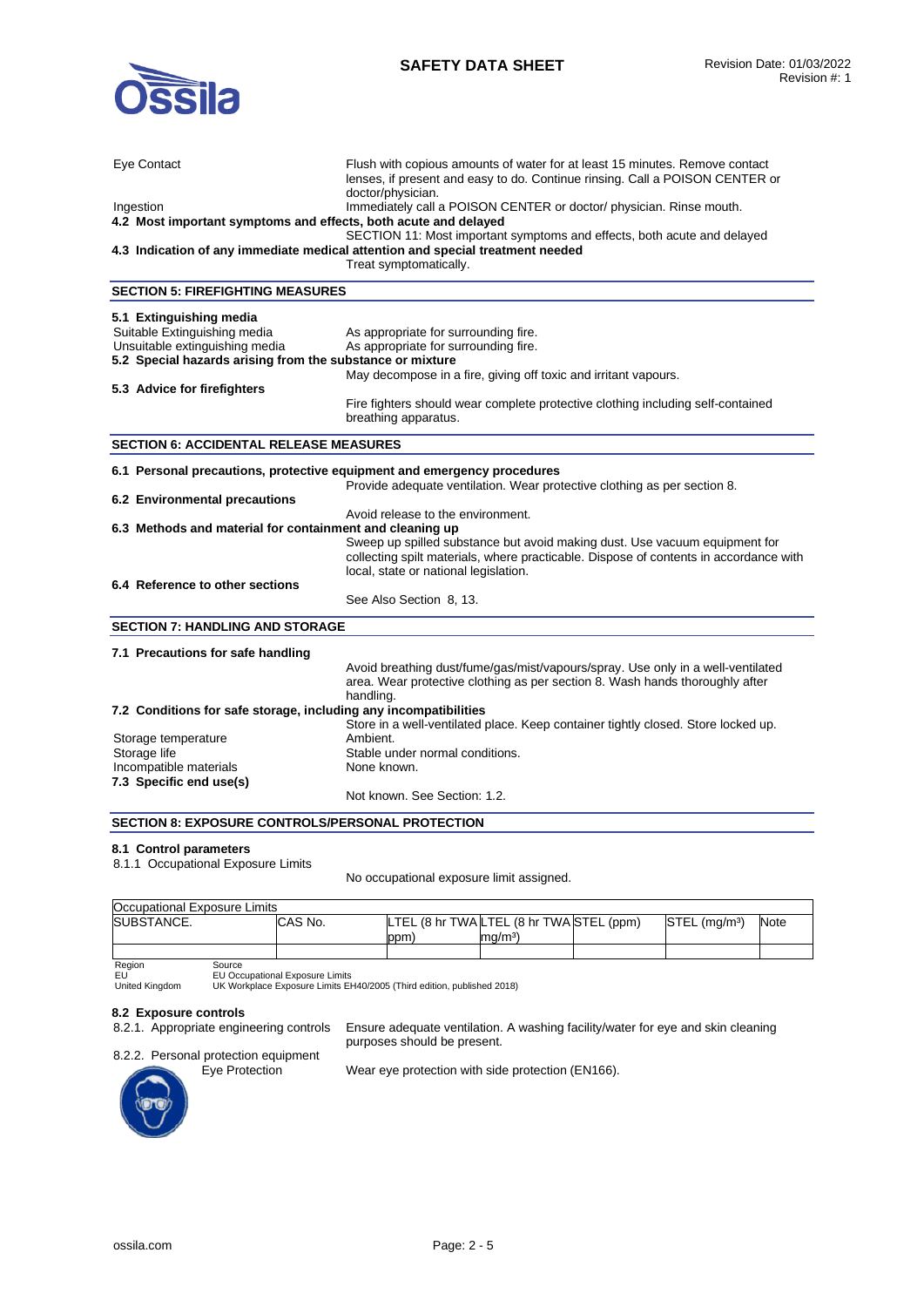

|                                       | Skin protection                                           | Wear protective clothing and gloves: Impervious gloves (EN 374).          |  |
|---------------------------------------|-----------------------------------------------------------|---------------------------------------------------------------------------|--|
|                                       | Respiratory protection                                    | A suitable mask with filter type A (EN14387 or EN405) may be appropriate. |  |
|                                       | Thermal hazards                                           | None known.                                                               |  |
|                                       |                                                           | 8.2.3. Environmental Exposure Controls Avoid release to the environment.  |  |
|                                       | <b>SECTION 9: PHYSICAL AND CHEMICAL PROPERTIES</b>        |                                                                           |  |
|                                       | 9.1 Information on basic physical and chemical properties |                                                                           |  |
|                                       |                                                           | Solid: Powder/Crystals.                                                   |  |
| Appearance                            |                                                           | Colour: Yellow.                                                           |  |
| Odour                                 |                                                           | Not known.                                                                |  |
| Odour threshold                       |                                                           | Not known.                                                                |  |
| pH                                    |                                                           | Not known.                                                                |  |
| Melting point/freezing point          |                                                           | Not known.                                                                |  |
|                                       | Initial boiling point and boiling range                   | Not known.                                                                |  |
| <b>Flash Point</b>                    |                                                           | Not known.                                                                |  |
| Evaporation rate                      |                                                           | Not known.                                                                |  |
| Flammability (solid, gas)             |                                                           | Not known.                                                                |  |
| Upper/lower flammability or explosive |                                                           | Not known.                                                                |  |
| limits                                |                                                           |                                                                           |  |
| Vapour pressure                       |                                                           | Not known.                                                                |  |
| Vapour density                        |                                                           | Not known.                                                                |  |
| Density (g/ml)                        |                                                           | Not known.                                                                |  |
| Relative density                      |                                                           | Not known.                                                                |  |
| Solubility(ies)                       |                                                           | Solubility (Water): Not known.                                            |  |
|                                       |                                                           | Solubility (Other): Not known.                                            |  |
|                                       | Partition coefficient: n-octanol/water                    | Not known.                                                                |  |
| Auto-ignition temperature             |                                                           | Not known.                                                                |  |
| Decomposition Temperature (°C)        |                                                           | Not known.                                                                |  |

Oxidising properties Not known. **9.2 Other information** 

# **SECTION 10: STABILITY AND REACTIVITY**

Viscosity **Not known**. Explosive properties Not known.

| 10.1 Reactivity                         |                                            |
|-----------------------------------------|--------------------------------------------|
| 10.2 Chemical Stability                 | None anticipated.                          |
|                                         | Stable under normal conditions.            |
| 10.3 Possibility of hazardous reactions |                                            |
|                                         | Not known.                                 |
| 10.4 Conditions to avoid                |                                            |
|                                         | Not known.                                 |
| 10.5 Incompatible materials             |                                            |
|                                         | Not known.                                 |
| 10.6 Hazardous decomposition products   |                                            |
|                                         | No hazardous decomposition products known. |

None.

# **SECTION 11: TOXICOLOGICAL INFORMATION**

| 11.1 Information on toxicological effects |                    |
|-------------------------------------------|--------------------|
| Acute toxicity - Ingestion                | No data available. |
| Acute toxicity - Skin Contact             | No data available. |
| Acute toxicity - Inhalation               | No data available. |
| Skin corrosion/irritation                 | No data available. |
| Serious eye damage/irritation             | No data available. |
| Skin sensitization data                   | No data available. |
| Respiratory sensitization data            | No data available. |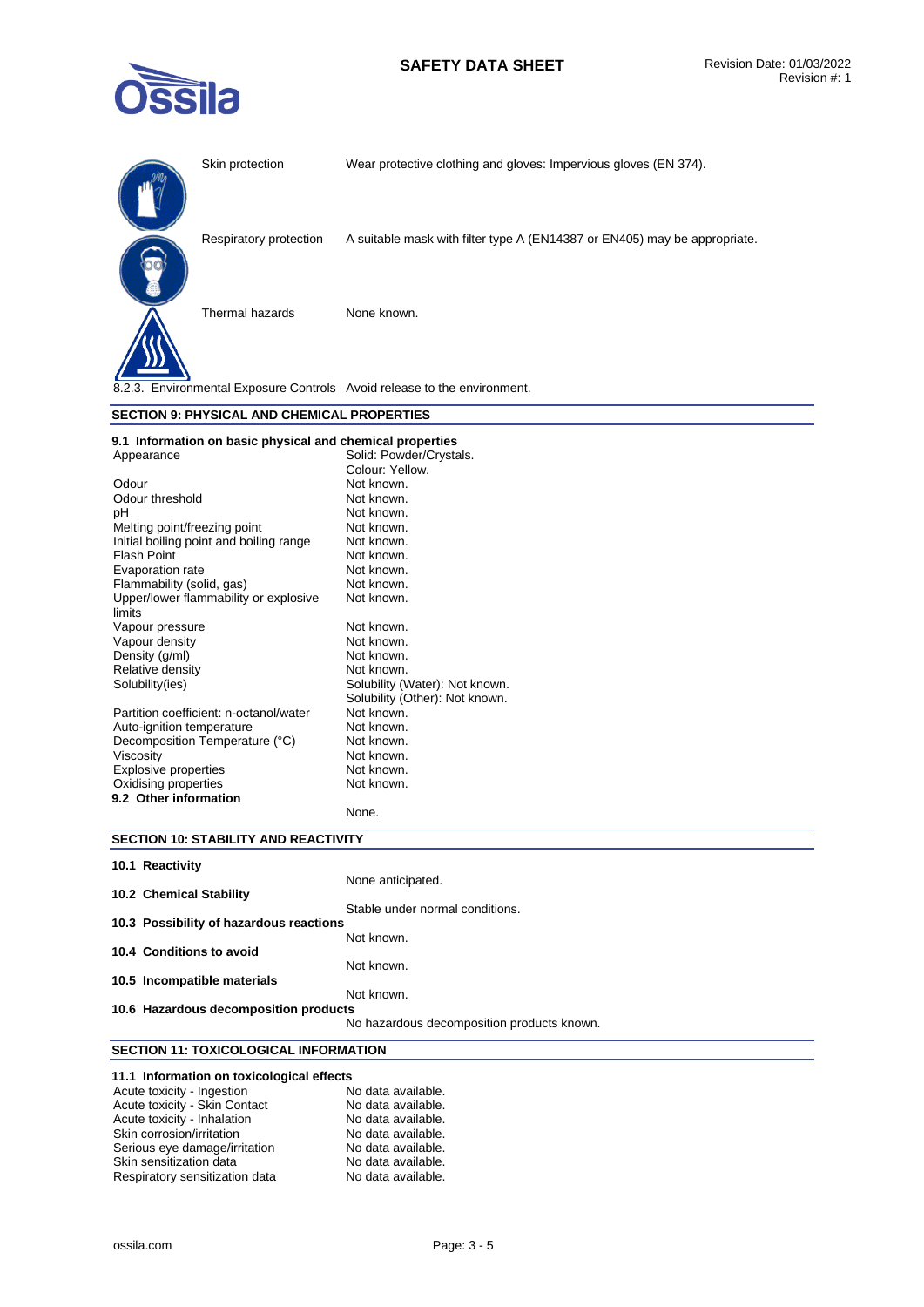

| Germ cell mutagenicity                                                  | No data available.                                                                           |
|-------------------------------------------------------------------------|----------------------------------------------------------------------------------------------|
| Carcinogenicity                                                         | No data available.                                                                           |
| Reproductive toxicity                                                   | No data available.                                                                           |
| Lactation                                                               | No data available.                                                                           |
| STOT - single exposure                                                  | No data available.                                                                           |
| STOT - repeated exposure                                                | No data available.                                                                           |
| Aspiration hazard                                                       | No data available.                                                                           |
| 11.2 Other information                                                  |                                                                                              |
|                                                                         | Not known.                                                                                   |
| <b>SECTION 12: ECOLOGICAL INFORMATION</b>                               |                                                                                              |
| 12.1 Toxicity                                                           |                                                                                              |
|                                                                         | No data available.                                                                           |
| Toxicity - Aquatic invertebrates                                        | Not known.                                                                                   |
| Toxicity - Fish                                                         | Not known.                                                                                   |
| Toxicity - Algae                                                        | Not known.                                                                                   |
| Toxicity - Sediment Compartment                                         | Not known.                                                                                   |
| Toxicity - Terrestrial Compartment                                      | Not known.                                                                                   |
| 12.2 Persistence and Degradation                                        |                                                                                              |
|                                                                         | Not known.                                                                                   |
| 12.3 Bioaccumulative potential                                          |                                                                                              |
|                                                                         | Not known.                                                                                   |
| 12.4 Mobility in soil                                                   |                                                                                              |
|                                                                         | Not known.                                                                                   |
| 12.5 Results of PBT and vPvB assessment                                 |                                                                                              |
|                                                                         | Not known.                                                                                   |
| 12.6 Other adverse effects                                              |                                                                                              |
|                                                                         | Not known.                                                                                   |
| <b>SECTION 13: DISPOSAL CONSIDERATIONS</b>                              |                                                                                              |
|                                                                         |                                                                                              |
| 13.1 Waste treatment methods                                            |                                                                                              |
|                                                                         | Dispose of contents in accordance with local, state or national legislation. Recycle         |
|                                                                         | only completely emptied packaging. Normal disposal is via incineration operated by           |
|                                                                         | an accredited disposal contractor. Send to a licensed recycler, reclaimer or<br>incinerator. |
| 13.2 Additional Information                                             |                                                                                              |
|                                                                         | Disposal should be in accordance with local, state or national legislation.                  |
|                                                                         |                                                                                              |
| <b>SECTION 14: TRANSPORT INFORMATION</b>                                |                                                                                              |
| 14.1 UN number                                                          |                                                                                              |
| UN No.                                                                  | 2811                                                                                         |
| 14.2 UN proper shipping name                                            |                                                                                              |
| UN proper shipping name                                                 | Toxic solid, organic, n.o.s. (7-Bromobenzo[c][1,2,5]thiadiazole-4-carbaldehyde)              |
| 14.3 Transport hazard class(es)                                         |                                                                                              |
| ADR/RID                                                                 | 6.1                                                                                          |
| <b>IMDG</b>                                                             | 6.1                                                                                          |
| <b>IATA</b>                                                             | 6.1                                                                                          |
| 14.4 Packing group                                                      |                                                                                              |
| Packing group                                                           | Ш                                                                                            |
| 14.5 Environmental hazards                                              |                                                                                              |
| Environmental hazards                                                   | Not classified as a Marine Pollutant.                                                        |
| 14.6 Special precautions for user                                       |                                                                                              |
| Special precautions for user                                            | Not known.                                                                                   |
| 14.7 Transport in bulk according to Annex II of Marpol and the IBC Code |                                                                                              |
|                                                                         | Not known.                                                                                   |

### **SECTION 15: REGULATORY INFORMATION**

**15.1 Safety, health and environmental regulations/legislation specific for the substance or mixture** 

European Regulations - Authorisations and/or Restrictions On Use Candidate List of Substances of Very High Concern for Authorisation Not listed REACH: ANNEX XIV list of substances subject to authorisation Not listed REACH: Annex XVII Restrictions on the manufacture, placing on the market and use of certain dangerous substances, mixtures and articles Not listed Community Rolling Action Plan (CoRAP) Not listed